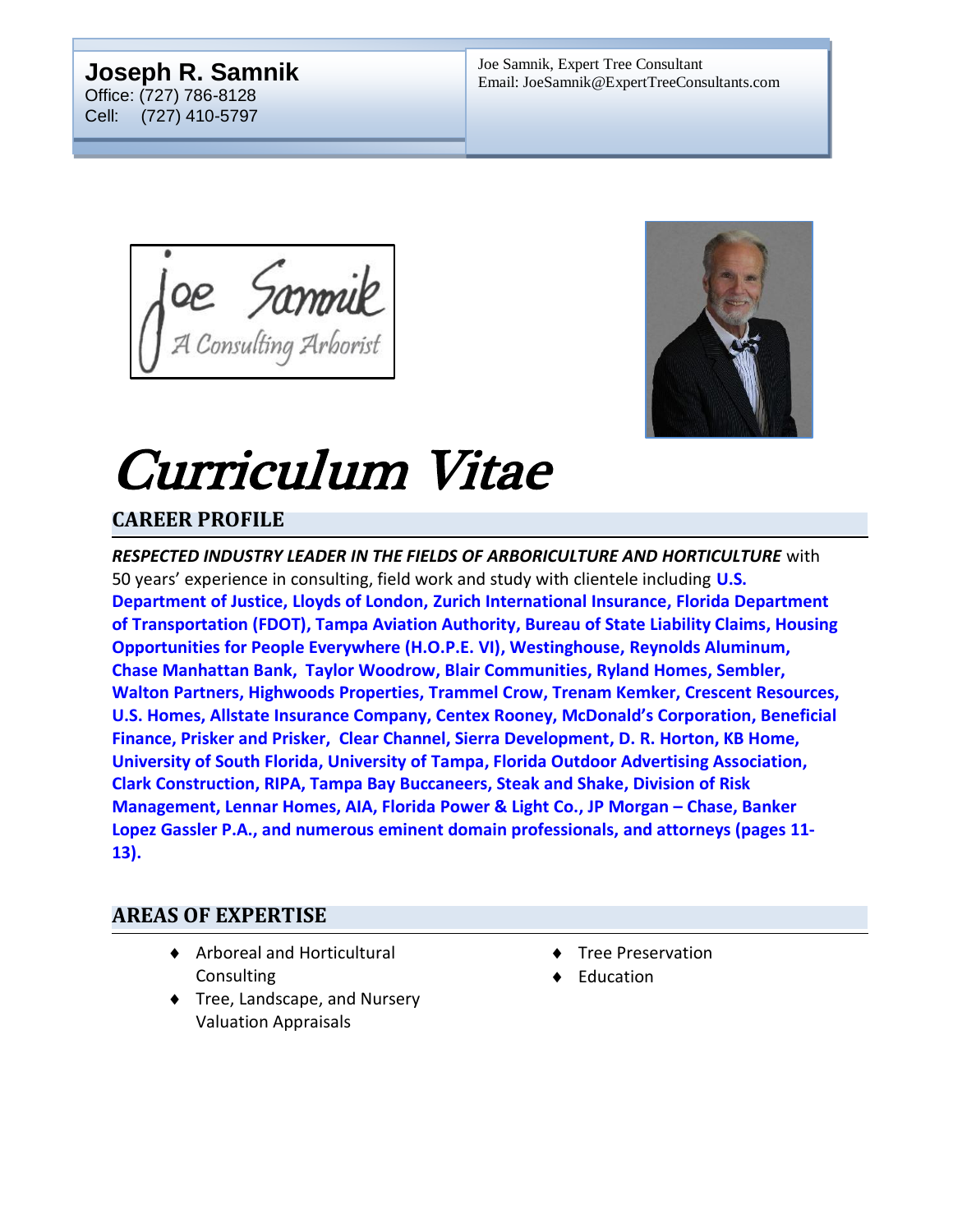## **PROFESSIONAL HIGHLIGHTS**

- 2004 recipient of the Edward W. Bok Award Lifetime Achievement Award for excellence in the field of arboriculture
- 2013 recipient of the President's Award In recognition of outstanding meritorious service in advancing the principles, ideas, and practices of progressive arboriculture on behalf of the membership of the International Society of Arboriculture (ISA), Florida Chapter
- Retained as expert tree and landscape witness more than 800 litigation cases
- Appraised litigated matters of tree and landscape evaluation more than \$200 million.
- Authored *Determining the Value of Roadside Vegetation, Rule Chapter 14-40, Florida Statutes, Florida Highway Beautification Act*, creating a new paradigm for appraising roadside vegetation, appeasing divergent opinions among the Florida Department of Transportation (FDOT), the Florida Outdoor Advertising Association (FOAA), and the Citizens for a Scenic Florida. (intellectual property copyrighted 2002)
- Created and designed appraisal matrix successfully implemented in a class action multimillion-dollar jury award regarding the citrus canker eradication program, which took 34,000 citrus trees from privately owned individuals
- Settled after deposition a \$14 million product liability claim regarding alleged faulty soil Ph to grower of nursery plants by demonstrating a multiplicity of counter-intuitive claims and the discovery of a nursery purchase product that negatively affects soil Ph
- Demonstrated in deposition that a limb that fell, seriously injuring plaintiff, was not the subject limb despite eye witness and video of incident
- Based on forensic discovery, including dendrochronology, pathology, and entomology, demonstrated that an urban tree that fell in 1995, killing a woman, suffered structural compromise in 1976
- Reduced a \$30 million tree-nursery product liability damage claim to an undisclosed sixfigure number by utilizing arboreal forensic discovery
- During deposition in personal injury matter, identified from incident photographs those portions of tree parts in alleged debris field that belonged to another species of palm tree
- During deposition in personal injury matter, demonstrated that tree failure was caused by a soil failure, not improper staking as alleged
- Demonstrated a tree that fell, killing a woman, was caused by improper architectural design by a person not named in the suit
- Utilizing forensic diagnostics to formulate expert opinion as to the cause of previously felled and removed trees, provided Florida Department of Transportation (FDOT) the scientific facts needed to convict defendant of vandalism
- Successfully demonstrated via mediation that an area of taking, representing 8% of total plant nursery business, would render the loss of the entire business
- Successfully demonstrated via mediation in a business damage valuation case that an area of taking, representing 28% of nursery area, would not render the nursery operation a loss
- During deposition in a wrongful death matter, a tree that was purported to have been pruned three years in the before situation, in fact had not been pruned at the time indicated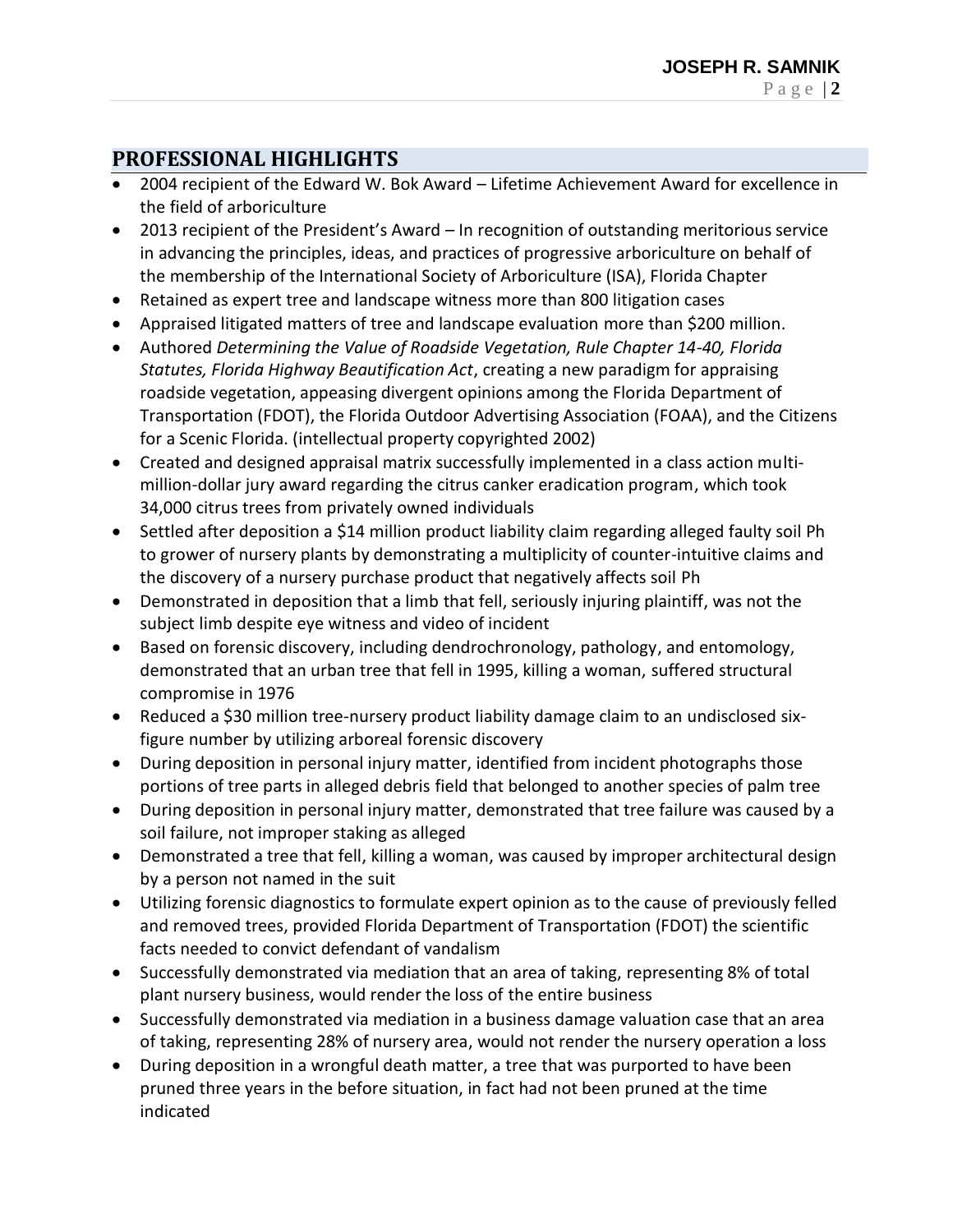- In an inverse condemnation matter, demonstrated from incident photographs that a million dollars in tree losses were not caused by flooding
- In a wrongful death matter, demonstrated three years in the after situation that the subject tree was in fact large enough to hold a hunting stand according to the manufacturer's label
- Formulated a research-backed appraisal opinion for a stand of Grand Oak trees that withstood vigorous cross-examination from condemning authority resulting in the decision to vacate the order of taking for three contiguous parcels
- As Consulting Arborist, mediated a dispute between the City of Tampa, Florida, and the University of Tampa, by transplanting two Grand Oak trees, weighing over 500 tons, from a proposed building site to an on-campus location
- Abstract for tree assessments and appraisal presentations accepted at six International Society of Arboriculture (ISA) Conferences
- Reduced tree assessment from \$3.2 million to \$193,000 by understanding and interpreting nuances in tree ordinance language
- Reduced tree assessment from \$346,000 to \$19,000 by expert knowledge of tree species
- Provided horticultural consulting to Best of Show winner in the \$2.5 million category for the Tampa Bay Parade of Homes
- Approved Instructor for Continuing Education Units (CEUs) and Certification Training:
	- ◆ Continuing Legal Education (CLE)
	- Members of the Appraisal Institute
	- ◆ Department of Insurance
	- Florida Real Estate Appraisal Board
	- ♦ Institute of Food and Agricultural Sciences (IFAS)
	- Contractors and Builders Association (Construction Industry Licensing Board)
	- Condominium Associates Institute (CAI)
	- Florida Nursery, Growers & Landscape Association (FNGLA)
	- Florida Certified Pesticide Operator Training (Lawn & Ornamentals) through Bureau of Entomology, State of Florida and Department of Agriculture and Consumer Services
	- Certified Arborist Training Program -- International Society of Arboriculture (ISA)
	- American Society of Landscape Architects (ASLA)
	- American Institute of Architects (AIA)
	- American Society of Consulting Arborists (ASCA)
	- ◆ Society of Professional Engineers
	- ◆ Registered Landscape Architects
- Arborist Licensure Committee Chair for International Society of Arboriculture (ISA), Florida Chapter, 2005 – 2010
- Education Chair and programs facilitator for International Society of Arboriculture (ISA), Florida Chapter, 2002 – 2005
- Consulting Arborist Representative to International Society of Arboriculture (ISA), Florida Chapter, Board of Directors, 2002 – 2007
- ISA Certified Arborist Advanced Training in Roadside Vegetation Management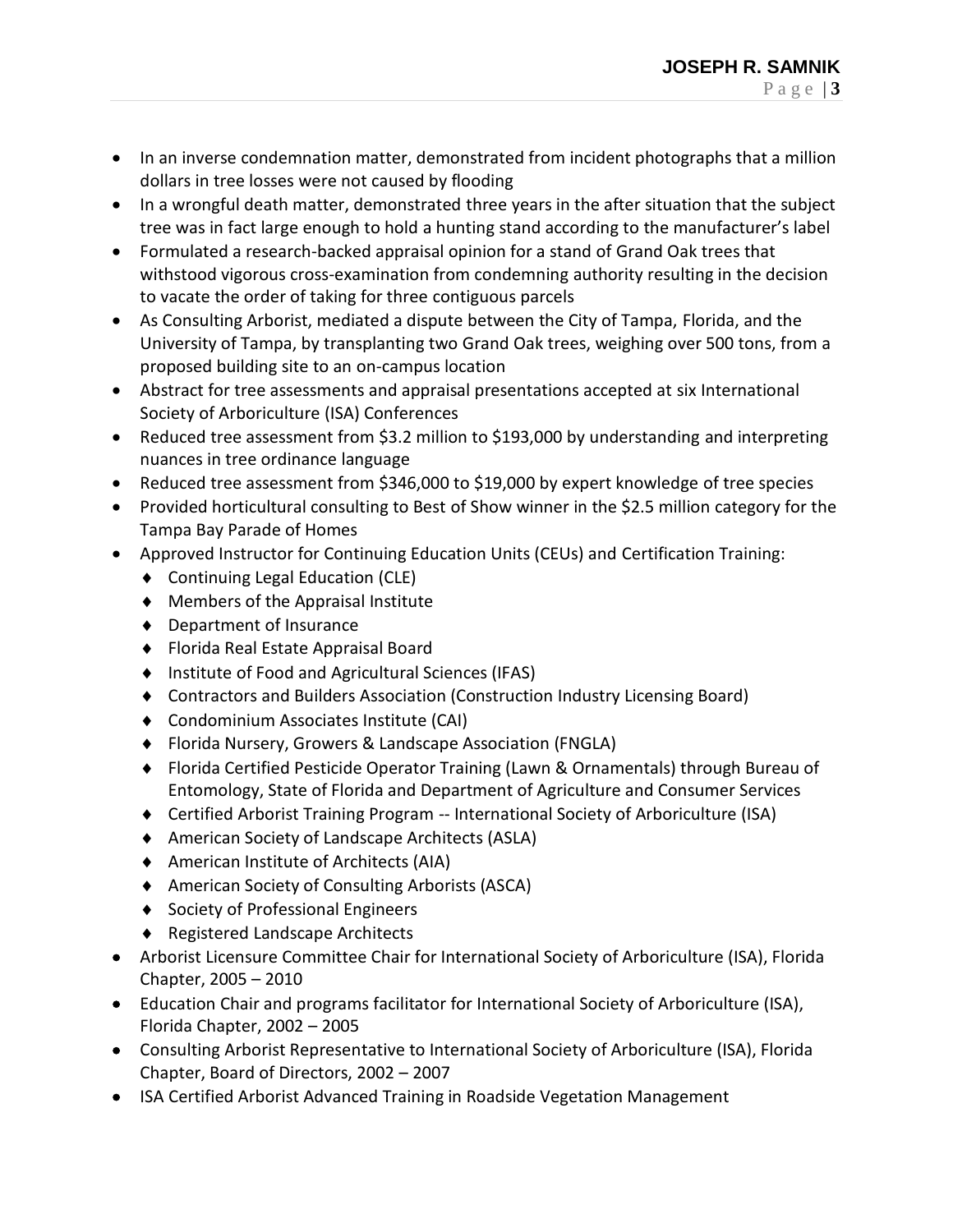- Soil Sciences, Fertilizers and Fertilization for Florida's Botanical Gardens (2001)
- Department of Business and Professional Regulation (DBPR), State of Florida Provider Status for continuing education curses for andscape architects
- Developed and facilitated a Public Broadcast System (PBS) televised video, in cooperation with the University of Florida IFAS, on the American National Standards Institute (ANSI-A300), "Fertilization Standards"
- Successfully reduced tree assessment for developer from \$1.7 million to \$100,000 utilizing state-of-the-art technology to prove "value" of offsite trees. As developer's arboreal spokesperson, presented this irrefutable diagnostic data to city council, mayor, and city and county foresters
- Responsible for certification, continuing education units, and International Society of Arboriculture (ISA) tree education seminars for all ISA members in Florida (1997)
- Obtained permit approval for developer whose expansion project had been halted due to community concern over "specimen trees" in development's pathway. Through uncontestable data, was able to prove that the trees in question were diseased and perceived value was thus scientifically refuted
- Successfully renovated and managed landscapes over a 6-year period for over 3,500 condominium units abandoned during the recession of 1972-1974 as contracted by several banks and investment firms. Skills demonstrated for this accomplishment include:
	- ♦ In-depth understanding of various species of turf grasses that were renovated from an unmarketable condition to highly marketable
	- ♦ Soil sciences, fertilizers, and fertilization
	- $\bullet$  In-depth knowledge of pesticides including herbicides, insecticides, fungicides, and Nematicides
	- ♦ Specific knowledge of plant species' cultural requirements

## **SPECIALIZED TRAINING AND EDUCATION**

- Numerous distance-learning seminar development programs and classroom seminars accredited for continuing education by the State of Florida; Department of Business and Profesional Regulation; Florida Nurserymen, Growers, and Landscape Maintenance Association; and The International Society of Aboriculture
- Current continuing education by the University of Florida, International Society of Aboriculture, Department of Agriculture and Consumer Services, and The Amercian Society of Cunsulting Aborists

## **CERTIFICATION/LICENSES**

- **Certified Arborist** # SO-0408A International Society of Arboriculture
- **Certified Pest Control Operator** # 7774 Department of Agriculture and Consumer Services, Office of Entomology, State of Florida. Diagnostics and application of restricted use pesticides pursuant to Chapter 482 of the Florida Statutes
- **TRAQ**  Tree Risk Assessment Qualified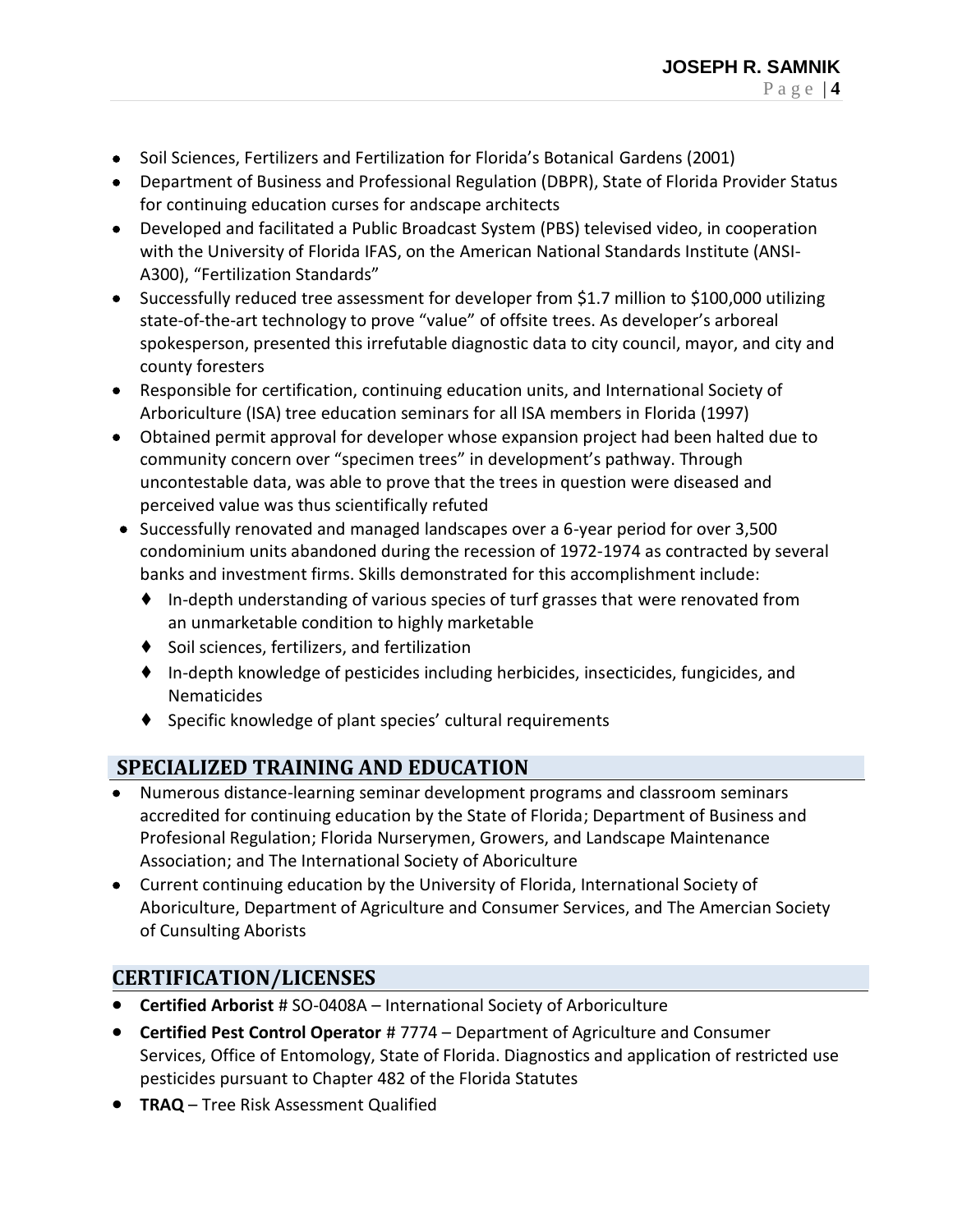#### **AFFILIATIONS**

- **Association of Eminent Domain Professionals (AEDP)**
	- ◆ Vice President, 2014
	- President, 1999, 2015, 2016
	- ◆ Vice President and Education Chair, 1998
	- $\bullet$  Board of Directors, 1995 1997
- **American Society of Consulting Arborists**
- **International Society of Arboriculture (ISA), Florida Chapter**
	- Awards Committee Chair, 2011 Present
	- ◆ Education Committee, 2010 2011
	- Arborist Licensure Committee Chair, 2005 2010
	- ◆ Education Committee Chair, 2002 2005
	- ◆ International Tree Appraisal Committee, 2002, 2003
	- Consulting Arborist Representative, 2002 -- 2007
	- ◆ Education Committee, 2000 2002
	- Education Publications International Committee, 1998 1999
	- ◆ Florida Chapter President, 1997
	- ◆ Founding President of Florida Chapter, 1996
	- ◆ Cemetery and Funeral Alliance (FCA)
	- Co-chair for Semi Annual Field Days Education Programs, 2008
	- ◆ Pinellas County Urban Forestry Council, Chairperson, 1995

#### **GUEST LECTURE**

- **Florida Native Plant Society Annual Conference,** "Fertilizers and Fertilization,"Miami, FL (2018)
- **ISA International Annual Conference**, "Appraising the Tree that Provides the Lost Forest Functions," Washington, D.C. (2017)
- **Florida Chapter, ISA,** Annual Conference, "Appraising the Tree that Provides the Lost Forest Functions," Palm Coast, FL (2017)
- **Florida Chapter, ISA**, Landscape Short Course, "Appraising the Tree that Provides the Lost Forest Functions," Plant City, FL (2017)
- **Florida Chapter, ASLA**, Annual Conference, "Advanced Building Code; Wind and Trees," Boca Raton, FL (2017)
- **Florida Chapter, ASLA**, Annual Conference, "Advanced Florida Building Code; Site Requirements," Jacksonville, FL (2016)
- **Florida Chapter, ASLA**, Annual Conference, "Specifying Your Way Into Court: Utilizing Your Landscape Notes," Jacksonville FL (2016)
- **Trees Florida,** Florida Chapter ISA, Delray Beach, FL (2016)
- **Florida Native Plant Show**, FANN, "Advanced Building Code, Avoiding the Lawyers Food Chain," Kissimee, FL (2016)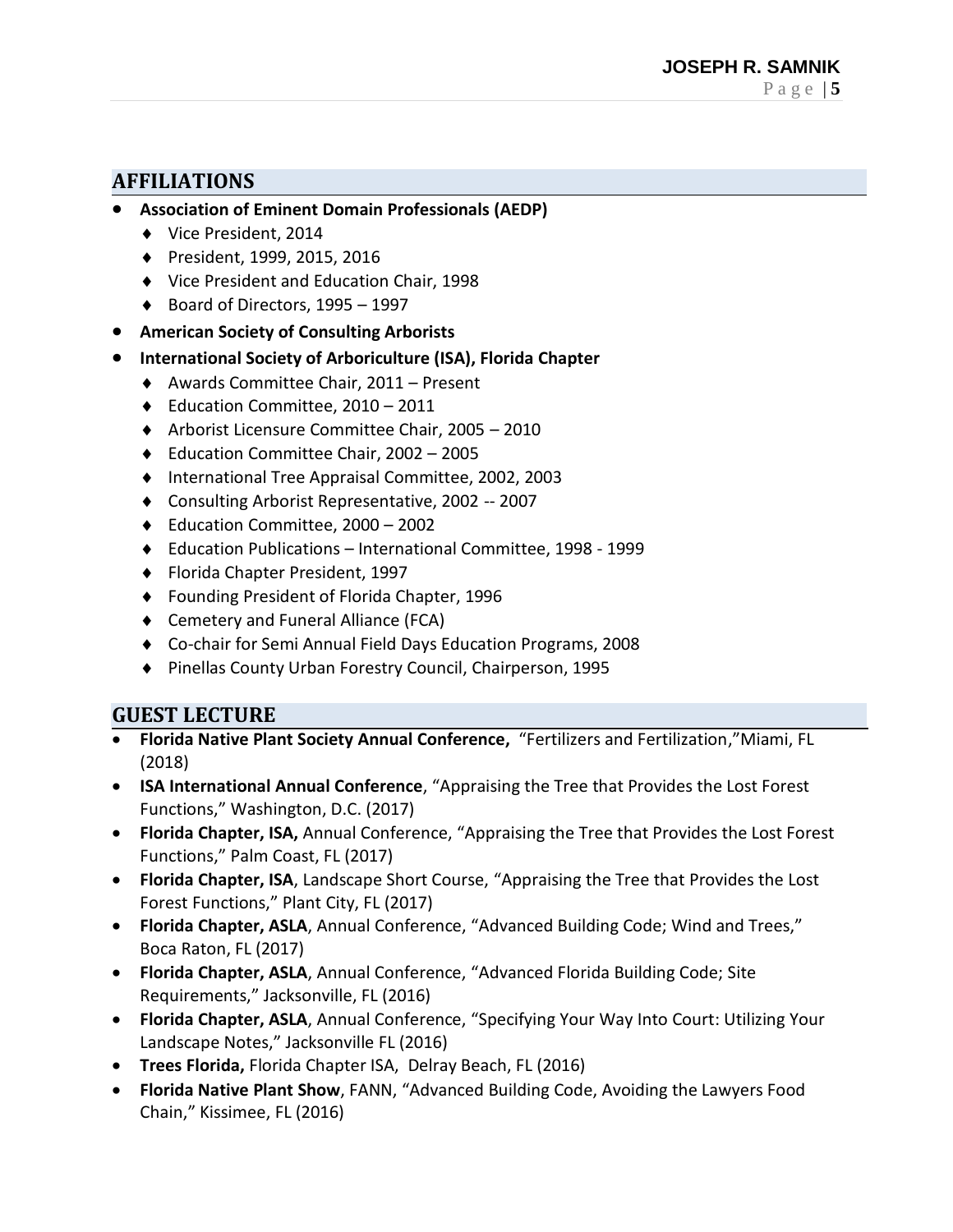- **Tree Appraisal Workshop**, Florida Chapter ISA, "Killer Trees and Negligence," Tallahassee, FL (2016)
- **Distance Learn Pro**, Last Chance Seminar, "Advanced Florida Building Code," Orlando, FL (2015)
- **Distance Learn Pro,** Last Chance Seminar, "Advanced Florida Building Code," Tampa, FL (2015)
- **Distance Learn Pro,** Last Chance Seminar, "Advanced Florida Building Code," Fort Lauderdale, FL (2015)
- **Florida Nursery, Growers & Landscape Association,** Knowledge College, Orlando, FL (2015)
- **International Society of Aboriculture**, International Conference, Tree Academy, Orlando, FL (2015)
- **Florida Chapter, ASLA**, Annual Conference, "Advanced Building Code; Wind and Trees," Orlando, FL (2015)
- **Florida Chapter, ISA,** Tree Appraisal Workshop, "ABCs of Appraising Trees," Orlando and Fort Lauderdale, FL (2014)
- **Florida Chapter, ISA,** Tree Appraisal Workshop, "Making Your Opinion Stick," Orlando and Fort Lauderdale, FL (2014)
- **IFAS Extension University of Florida, Pinellas County**, 4th Annual Roots to Shoots, "What ANSI Standards and Best Management Practices Actually Mean When Fulfilling a Tree Work Assignment" (2014)
- **Florida Chapter, ISA,** Mature Tree Care From A to Z, Tallahassee and Miami, Florida, "The Baranoff Oak – Preserving Legacy Trees" (2013)
- **Florida Chapter, ISA,** Trees and the Law, Orlando and Tampa, Florida, "Making Your Opinion Stick" (2013)
- **Florida Chapter of the American Society of Landscape Architects (FLASLA),** 2013 Annual Conference & Expo, "Eminent Domain: A New Revenue Source" (2013)
- **Florida Chapter of the American Society of Landscape Architects (FLASLA),** 2013 Annual Conference & Expo, "Building Code – Wind and Trees" (2013)
- **Florida Chapter of the American Society of Landscape Architects (FLASLA),** 2013 Annual Conference & Expo, "Grades and Standards – Palms and Cycads" (2013)
- **Florida Chapter, ISA,** Roots to Shoots, Orlando and Fort Lauderdale, Florida, "Urban Trees and Fertility" (2012)
- **Florida Chapter, ISA,** Annual Conference, *Trees Florida* Tree Academy, "All I Did Was a Tree Risk Assessment… and Now I'm Getting Sued?!" (2012)
- **Florida Chapter, ISA,** Annual Conference, *Trees Florida* Tree Academy, "Death by Deposition" (2012)
- **Florida Chapter, ISA,** Annual Conference, *Trees Florida* Tree Academy, "Testing Your Tree Diagnostic Skills" (2012)
- **Hillsborough County Bar Association – Eminent Domain Sections,** "Overview of Tree Valuations in Eminent Domain Cases" (2011)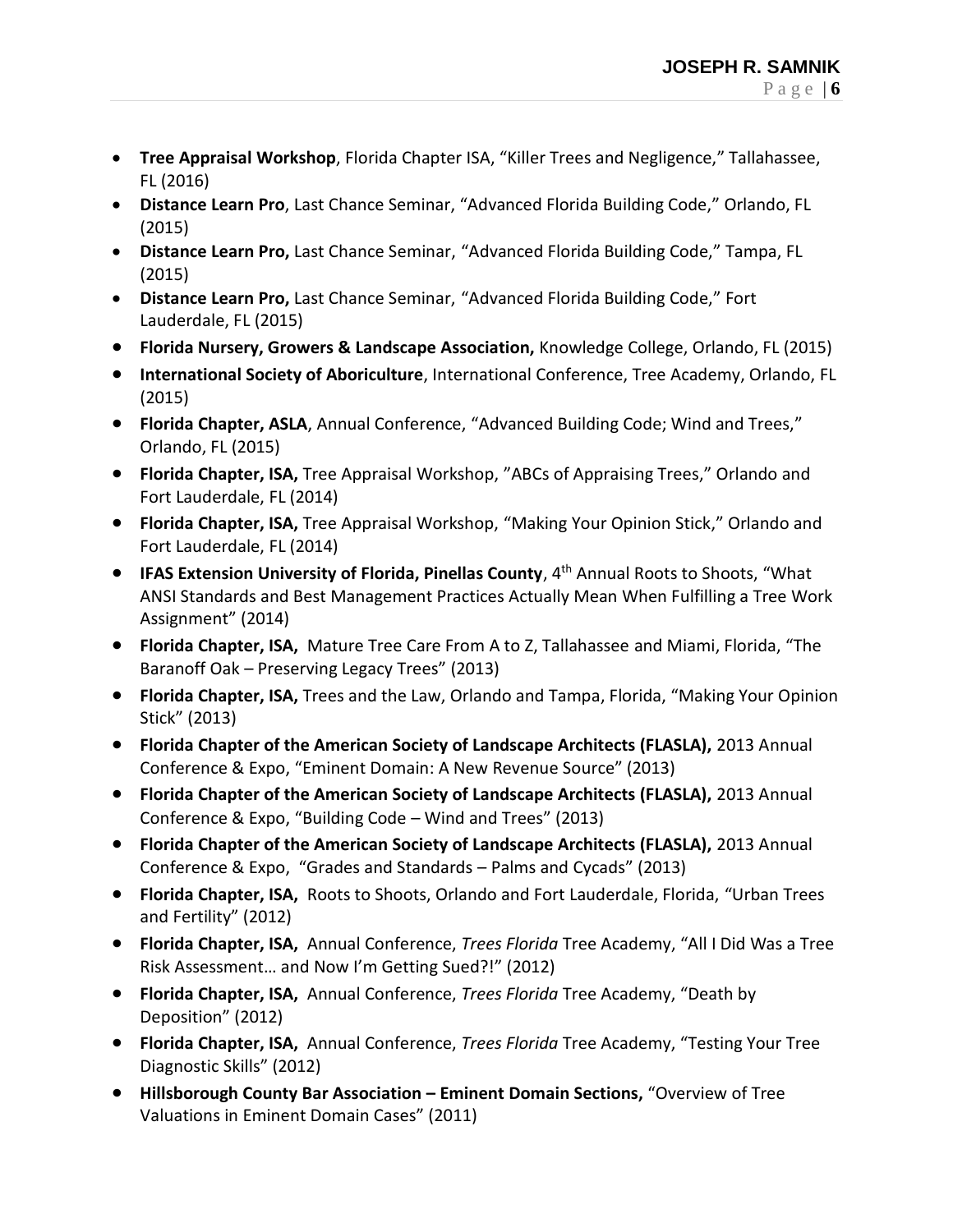- **Eminent Domain Direct and Inverse Condemnation in Florida, 15<sup>th</sup> Annual Conference,** "Appraising Trees, Plants and Other Green Stuff" (2011)
- **Florida Chapter, ISA,** Tree Appraisal Workshop (2011)
- **Florida Chapter, ISA,** Annual Conference, *Trees Florida* Tree Academy (2011)
- **Florida Chapter, ISA,** "Trees and the Law" (2011)
- **Florida Chapter, ISA,** Annual Conference*, Trees Florida* Tree Academy, "The Verdict Is In Arborists and the Law" (2009)
- **Rimkus Consulting Group, Inc.** 5<sup>th</sup> Annual Continuing Education Seminar, "Plants & Trees: The Ultimate Test of Value" (2008)
- **Rimkus Consulting Group, Inc.** Continuing Education Course, "Plants & Trees: The Ultimate Test of Value" (2008)
- **Association of Eminent Domain Professionals (AEDP)** Winter Conference, "Florida Case Law on Trees" (2008)
- **American Society of Landscape Architects,** Florida Chapter (FLASLA) 39th Annual Conference, "Avoiding the Lawyers Food Chain" (2007)
- **Florida Chapter, ISA Tree Appraisal: Theory and Practice, Art and Science**, "A Different Perspective" (2007)
- **Tree Care Industry Association, Inc. (TCIA) EXPO**, "Wrongful Death, Personal Injury and Court Decisions" (2007)
- **Florida Engineering Society/Florida Institute of Consulting Engineers (FES/FICE)**, "Green with Envy" (2007)
- **Florida Chapter, ISA Workshop**, "Tree Risk Assessment" (2007)
- **Cherry Lake Tree Farms, "**Avoiding the Lawyers Food Chain" (2007)
- **Florida Vegetation Management (FVMA),** "Trees and the Law" (2007)
- **Brooker Creek Preserve**, "ANSI A300 (Part 5) Management of Trees and Shrubs During Site Planning, Site Development, and Construction" (2006)
- **Florida Chapter, ISA Coast Series Seminars**, "Trees and the Law" (2006)
- **Funeral and Cemetery Alliance (FCA),** Fall Maintenance & Equipment Rodeo, "Everything You Need to Know About Trees" (2006)
- **Funeral and Cemetery Alliance (FCA),** Annual Convention, "Everyone Wants to be Buried Under a Tree!" (2006)
- **Florida Nursery, Growers and Landscape Association (FNGLA),** The Great Southern Tree Confernece, "Trees and The Law" (2005)
- **New Jersey Shade Tree Federation** 80th Annual Meeting, "Wrongful Death, Personal Injuries & Trees," "Politics of Saving Trees" (2005)
- **American Society of Landscape Architects (ASLA),** Annual Meeting & Expo**, "**Avoiding the Lawyers Food Chain," **s**ponsored by Cherry Lake Tree Farms (2005)
- **Environmental Management Conference (FDOT),** "Planning to Preserve Trees During Project Design and Construction" (2005)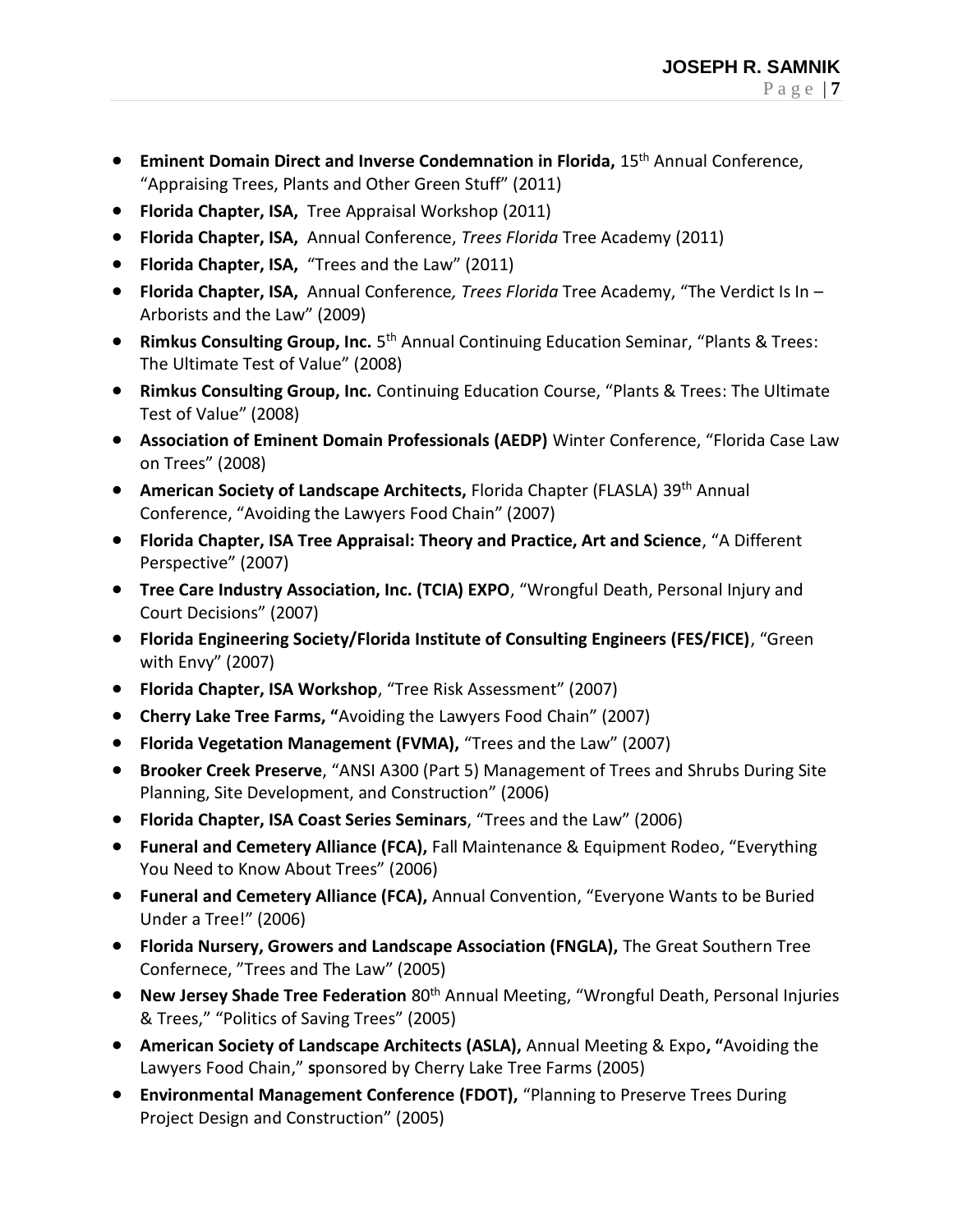- **Cherry Lake Tree Farms, "**Avoiding the Lawyers Food Chain" (2005)
- **International Society of Arboriculture,** National Convention, "Your Appraisal Opinion: Beyond the Formulas" (2005)
- **International Society of Arboriculture,** Florida Chapter, "Trees and Hurricanes," "Preventive and Reactive Strategies," "Whose Tree is That?" (2005)
- International Society of Arboriculture, Florida Chapter, 81<sup>st</sup> Annual Conference and Trade Show, Nashville, Tennessee, "Responding to Storms" (2005)
- **International Society of Arboriculture,** Florida Chapter, Annual Conference, *Trees Florida*, Tree Academy "The Year of the Hurricane" (2005)
- **City of Ocala,** Trees and Construction Workshop, "The Politics of Trees" (2005)
- **Florida Department of Transportation, (FDOT) (FLUG),** Spring Conference, "Determining the Value of Roadside Vegetation and Actual Case Studies" (2005)
- **Florida Association of American Institute of Architects,** Palm Beach AIA, Tampa AIA, "Saving the Unusual Tree" (2005)
- **International Society of Arboriculture,** Florida Chapter, Hazard Tree Workshop, "Legal Implications of Hazard Trees in our Urban Forests" (2005)
- **International Society of Arboriculture,** Florida Chapter, "Tree Ordinances by Design Workshop," "Tree Ordinances and Legal Horror Stories" (2005)
- **City of Key West,** 'The Ultimate Test of Value," Guest Speaker (2005)
- **International Society of Arboriculture,** Florida Chapter, Annual Conference, *Trees Florida* Tree Academy "Hazard Trees" (2004)
- **Florida Outdoor Advertising Association (FOAA),** Annual Conference, "Vegetation Management: Success Stories" (2004)
- **City of Tampa, Florida, and University of Florida, Institute of Food and Agricultural Sciences (IFAS),** "Tree Ordinances, Constructing Spaces for Trees" (2004)
- **Florida Department of Transportation (FDOT) and Florida Institute of Consulting Engineers (FICE) Design Conference,** "What Trees Need to Survive" (2004)
- **American Society of Landscape Architects (ASLA),** Florida Chapter, series of presentations including "Tree Appraisals" and "Successful Compliance With Tree Ordinances," sponsored by Cherry Lake Tree Farms (2004)
- **Association of Eminent Domain Professionals**, "Nursery Appraisals…The Good, The Bad & The Ugly," "Business Valuations of Nursery Trees" (2004)
- **Hernando County Government and University of Florida**, **Institute of Food and Agricultural Sciences (IFAS),** "Tree Ordinances – A Partnership in Learning" (2004)
- **New Jersey Chapter, International Society of Arboriculture**, Annual Conference, "Tree Assessments and Valuations" (2004)
- **Rutgers University – Arboreal Curriculum**, "Tree Appraisals" (2004)
- **American Society of Landscape Architects (ASLA),** Florida Chapter, Annual Conference, Guest Speaker (2003)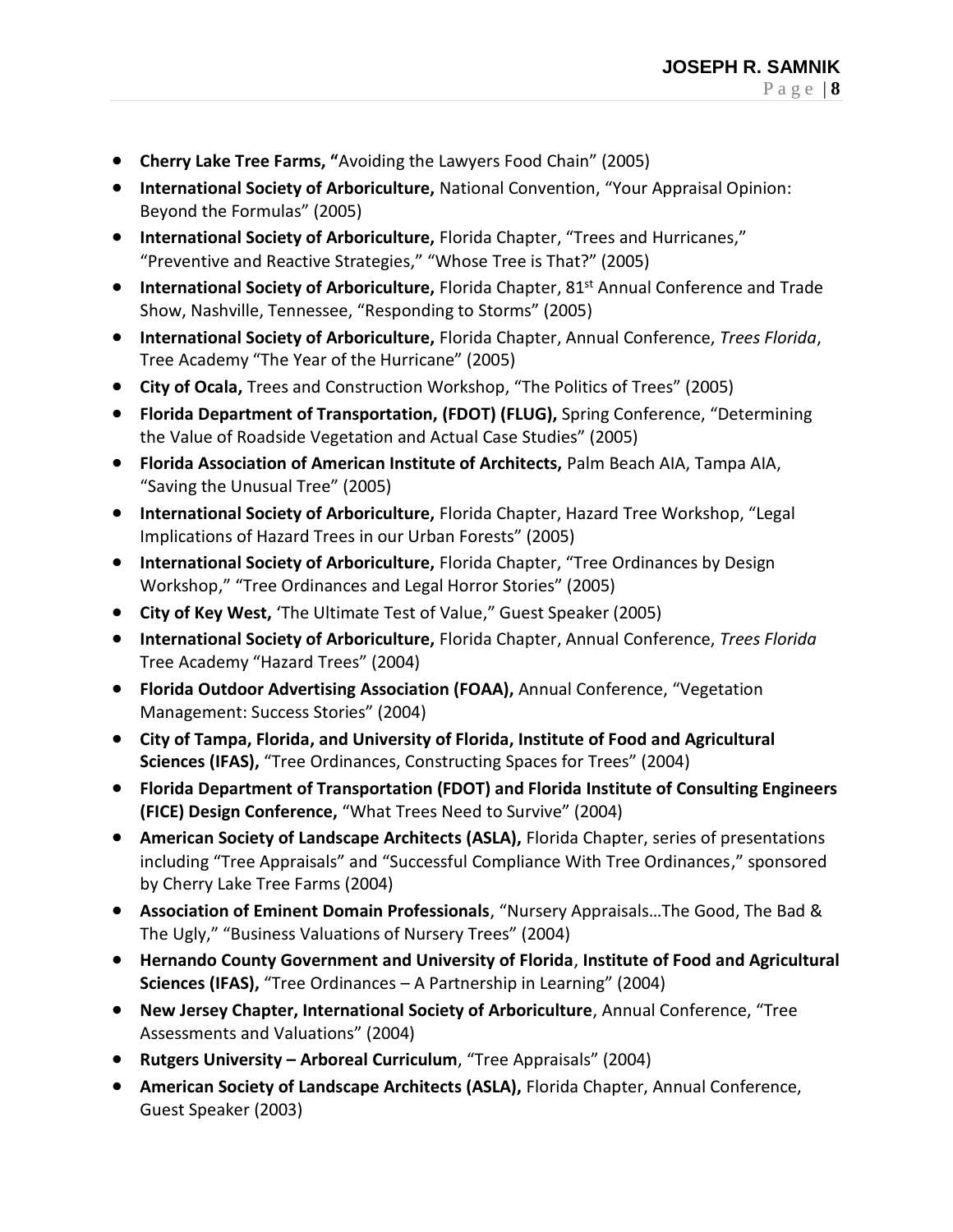- **International Society of Arboriculture (ISA),** "Legal Stories From Trees" Abstract selected for Annual Conference in Montreal, Canada (2003)
- **International Society of Arboriculture (ISA),** Florida Chapter, Annual Conference, *Trees Florida*, Tree Academy, "The Ultimate Test of Value" (2003)
- **University of Florida, Institute of Food and Agricultural Sciences (IFAS)**, "Dead Trees Do Talk" (*circa* 2003)
- **American Society of Landscape Architects (ASLA),** Florida Chapter,Series of six presentations including "Tree Appraisals" and "Successful Compliance With Tree Ordinances," sponsored by Cherry Lake Tree Farms (2003)
- **Arboricultural Research and Education Academy (AREA), International Society of Arboriculture (ISA),** "Determining the Value of Roadside Vegetation" – Abstract selected for Annual Conference in Seattle, Washington (2002)
- **International Society of Arboriculture (ISA),** Florida Chapter, Annual Conference *Tree Academy*, "Hazard Tree Appraisals" (2001)
- **Association of Eminent Domain Professionals (AEDP)** "Rule Chapter 14-40 Highway Beautification and Landscape Management – Mitigation Value of Roadside Vegetation" (2001)
- **University of Florida, Institute of Food and Agricultural Sciences (IFAS)**, Public Broadcast Television, "American National Standards Institute (ANSI – A300, Part 2) Fertilization Standards" (2001)
- **Florida Outdoor Advertising Association (FOAA),** Annual Conference, "Determining the Value of Roadside Vegetation" (2000)
- **International Society of Arboriculture,** Florida Chapter, Annual Conference, *Tree Academy*, "Guide to Plant Appraisal, 9<sup>th</sup> Edition" (2000)
- **Cherry Lake Tree Farms**, Annual Conference for Landscape Architects (Keynote Speaker), "Research-backed Planting Specifications" (2000)
- **University of Florida, Institute of Food and Agricultural Sciences (IFAS)**, Annual tree seminar, "Professional Arboreal Updates" (2000)
- **Association of Eminent Domain Professionals (AEDP)**, "Methodology and Valuations of Tree Appraisals" (2000)
- **National Arbor Day Foundation**, Annual Conference, "Trees, People and the Law" (2000)
- **International Society of Arboriculture (ISA),** Florida Chapter, Annual Conference, "Tree Academy," "Tree Appraisals" (1998 & 1999)
- **Arboricultural Research and Education Academy (AREA), International Society of Arboriculture (ISA)**, "Tree Appraisals: Methodologies vs. Case Law" (in absentia), Abstract selected for Annual Conference in Birmingham, England (1998)
- **University of Florida**, Southeast Pest Management Conference (1998)
- **International Society of Arboriculture (ISA),** Florida Chapter, Third Annual Suncoast Tree Seminar "Neighbor Law" (1998)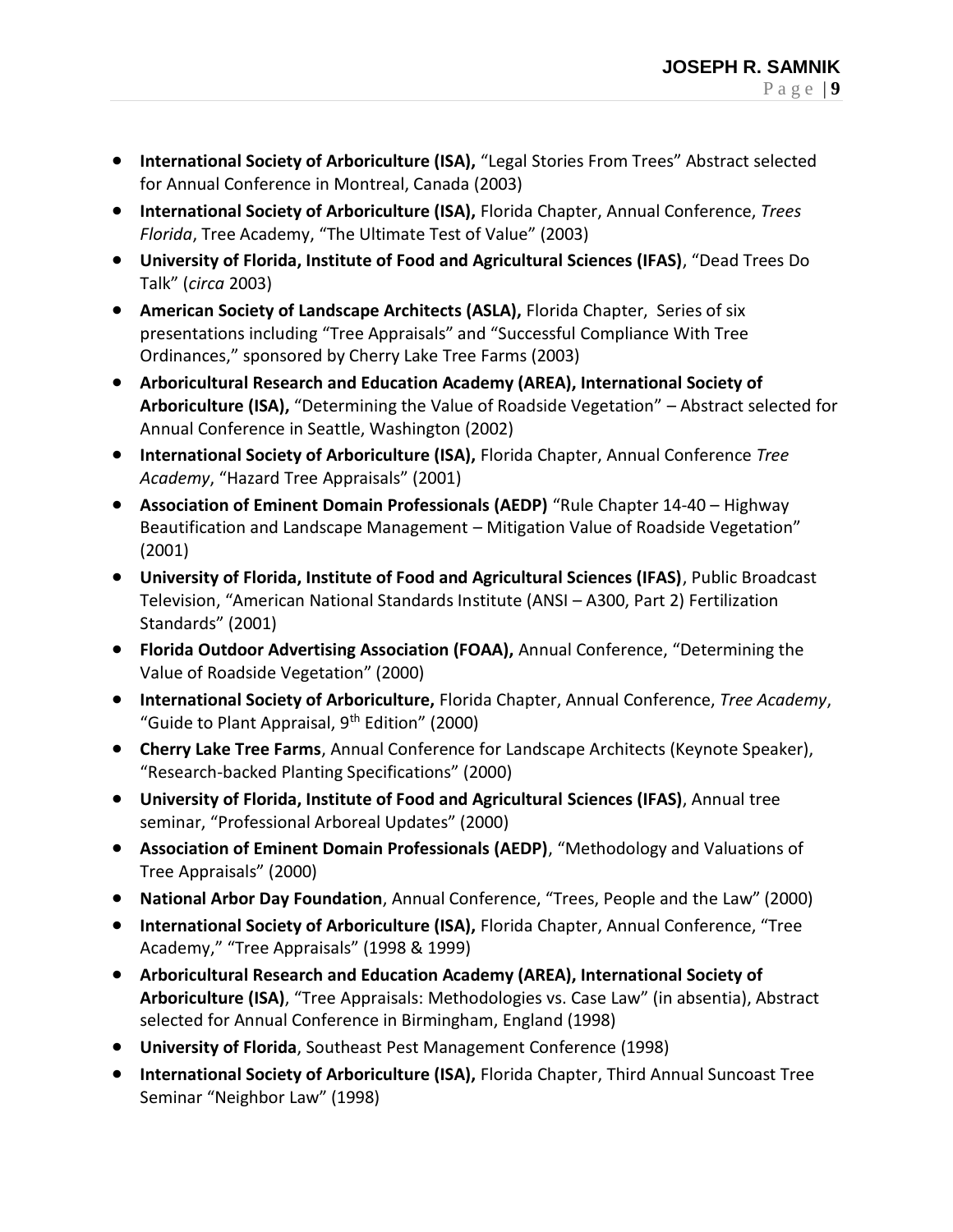- **International Society of Arboriculture (ISA),** Florida Chapter, Gold Coast Tree Seminar "Tree Appraisals" (1997)
- **Contractors & Builders Association**, Annual Conference, "Appraising Trees" (1996 & 1997)
- **University of Florida, Institute of Food and Agricultural Sciences (IFAS)**, Pesticide Training Program, "Reducing Irrigation Requirements in the Landscape" (1995)
- **International Society of Arboriculture (ISA)**, Certified Arborists Training Program, (1995 & 1996)
- **Appraisal Institute**, "Landscape Appraisals" (1995)

#### **PUBLICATIONS/ARTICLES**

- **Tree Care Industry Magazine**, "Look Before You Leap: Understanding Negligence in Arboriculture" (2010)
- **Community Associations Institute (CAI)**, State Convention, "Will Your Landscape Survive the '90s?" (1994)
- **National Community Associations Institute**, "Horticulture in the 1990s" (1994)
- **University of Florida, Institute of Food and Agricultural Sciences (IFAS)**, "Integrated Pest Management," "Implementing IPM Programs" (1993)
- **Pasco Builders Association**, "Florida Lawns" (1989)
- **National Association of Home Builders**, State Convention, "Diagnosing and Reversing the Decline of Landscapes" (1988)
- **Building Barometer** Builders Association of Greater Tampa Bay Guest columnist on landscape issues
- **Bayline Magazine** Bay Area Apartment Association Guest columnist on landscape issues
- **Gulf Coast News** Southwest Florida Apartment Association Guest columnist on landscape issues
- **Tree Care Industry Magazine** Article on night lighting in the landscape
- **Managers Report** Independent national trade journal serving community associations Guest columnist on landscape issues
- **Community Living of Florida** Community Association Institute Guest columnist on landscape issues
- **The Lawn & Landscape Marketplace** Educational articles on arboreal and horticultural issues
- **Pinellas County Review** news article on forensic testimony

## **SEMINARS FACILITATED**

- **Last Chance Seminar** Distance Learn Pro, Tampa, Orlando, and Fort Lauderdale, FL (2015)
- **Last Chance Seminar** Distance Learn Pro, Orlando and Fort Lauderdale, FL (2013)
- **What You Need, When You Need It** Distance Learn Pro, Tampa, Orlando, and West Palm Beach, FL (2011)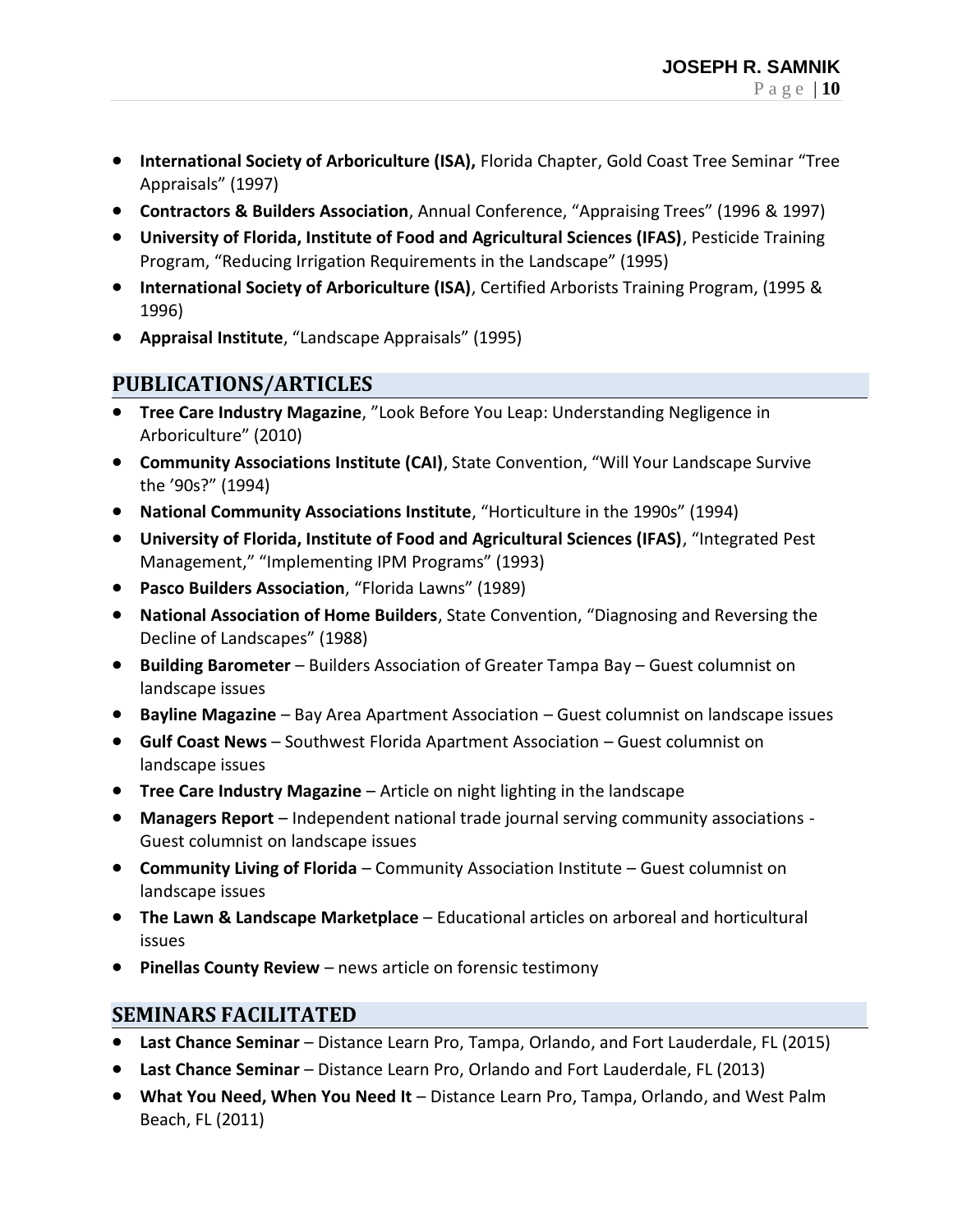- **Landscape Architect Education 2010**  Distance Learn Pro, Orlando and Fort Lauderdale, FL (2010)
- **What You Need, When You Need It** ETC Samnik Seminars, Orlando, Fort Lauderdale, and Jacksonville, FL (2009)
- **"Forever Green Trees: Our Vanishing Urban Forests – The Summit at Little Harbor"** ETC Samnik Seminars, Pinellas County School System, Pinellas Technical Education Center (PTEC), and Hillsborough Community College (2009)
- **"Fall 2008 Tree & Landscape Education"** ETC Samnik Seminars and Pinellas County School System, Pinellas Technical Education Center (PTEC) (2008)
- **"Appraising Trees & Plants – The Ultimate Test of Value"**  ETC Samnik Seminars (2008)
- **"Dead Trees Do Talk"** ETC Samnik Seminars (2008)
- **"The Court and Juries on Hazard Trees"**  ETC Samnik Seminars (2008)
- **"The Tree Academy – Research Updates for Florida Arborists"**  ETC Samnik Seminars and the University of Florida, Institute of Food and Agricultural Sciences (IFAS) (2007)
- **"The Legends of Turfgrass and Ornamentals"** -- ETC Samnik Seminars and the University of Florida, Institute of Food and Agricultural Sciences (IFAS) (2007)
- **"Your Town – Landscape Ordinances"** University of Florida, Institute of Food and Agricultural Sciences (IFAS); American Society of Landscape Architects (ASLA), Florida Chapter; and Accelerator Growers Association (2000)
- **"The Legends of Turfgrass and Ornamentals"**  University of Florida, Institute of Food and Agricultural Sciences (IFAS), Office of Entomology, Department of Agricultural & Consumer Services (DACS) (1999)
- **"Tree Appraisal Methodologies"** Appraisal Institute, West Coast Chapter (1996)
- **"How to Talk to Regulatory Agencies,**" Post, Buckley, Schuh & Jernigan, Tampa, Florida (1994)
- **"Will Your Landscape Survive the '90s?"** Tri-County Condominium and Apartment Association, Clearwater, FL (1992)
- **"The ABCs of Saving Trees,"** Builders and developers of the greater Tampa Bay area, New Port Richey, FL (1989)

## **EXPERT WITNESS LITIGATION CLIENTELE (PARTIAL LISTING)**

Akerman Senterfitt; Annis, Mitchell, Cockey, Edwards & Roehn P.A. Ayres, Cluster, McCall, Collins & Fuller P.A.; Bales Weinstein; Barker, Rodems & Cook; Becker & Poliakoff; Boardman & Spiller; Boone, Boone, Boone, Hines & Koda P.A.;

Boose, Casey, Ciklin, Lubitz, Martens, McBane & O'Connell; Boyd, Schmidt & Brannum; Bricklemeyer, Smolker, & Bolves, P.A.; Brigham Moore, LLP; Broad & Cassel; Michael J. Brundy; Buchanan Ingersoll and Rooney, PC Buckline & Associates, P.A.;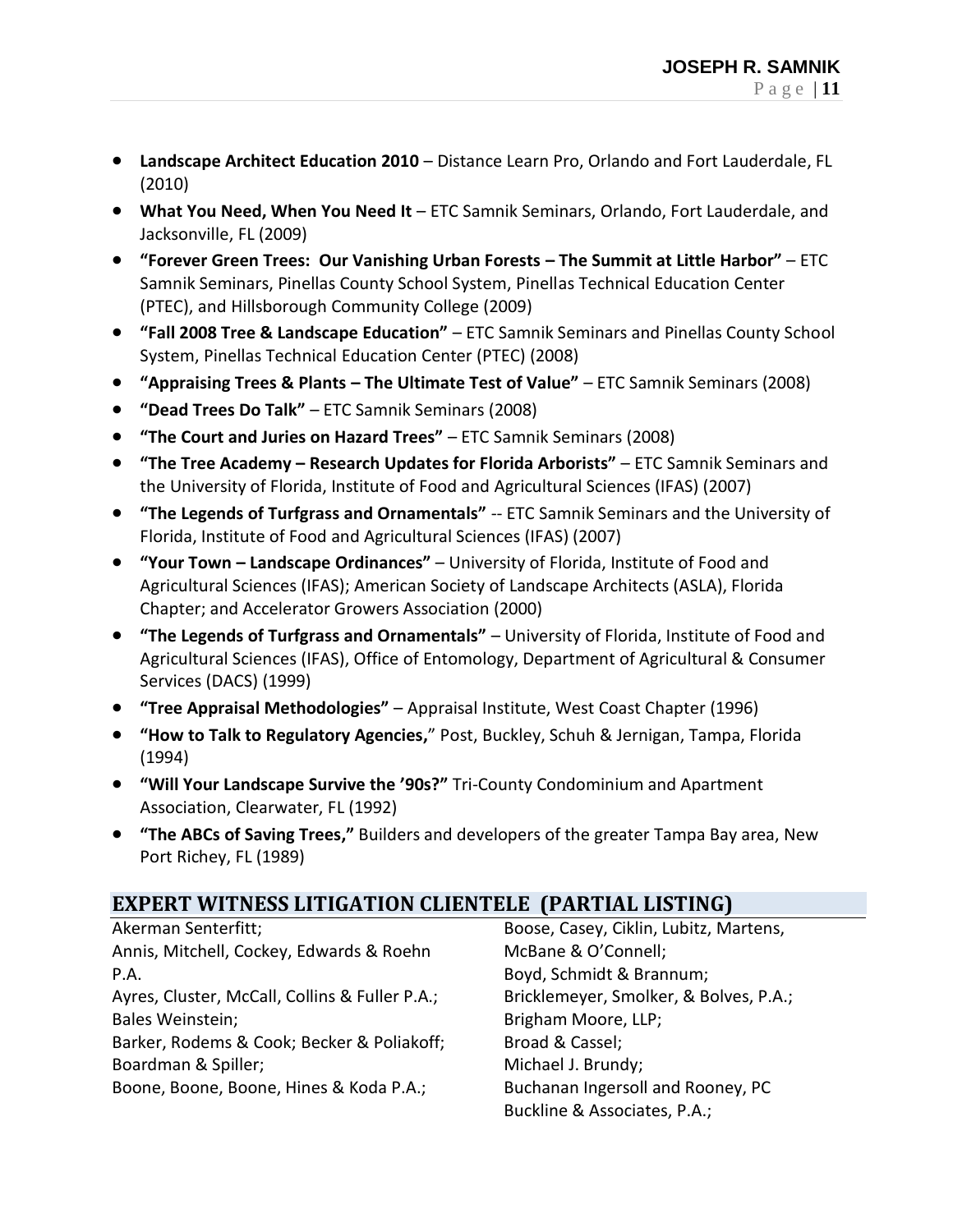Capito & Polk; Carlson, Meissner, Hart & Hayslett, P.A.; Carmine D. Gigliotti; Clayton, Johnston, Quincey, Ireland, Felder & Gadd; Connolly P.A.; Conroy, Simberg, Ganon, Krevans & Abel; Cole, Scott and Kissane; Crawford, Owens & Hines; De la Parte, Gilbert & Bales; Earle & Patchen; English, McCauchan & O'Bryan; Figurski and Harrill; Gray Robinson; Gunster, Yoakley, Valdes-Fauli and Stewart; Haas and Castillo; Hicks and Schreiber,P.A.; Hill Ward & Henderson P.A.; Holland & Knight, LLP; Holliday, Bomhoff & Karatinos, P.L. Icard, Merrill, Cullis, Timm, Furen & Nabors, Giblin & Nickerson; Iurillo & Associates, P.A.; Johnson, Pope, Bokor, Ruppel & Burns, LLP; Jones, Foster, Johnston and Stubbs;Kirk – Pinkerton; Kubicki Draper; Lane, Trohn, Bertrand & Vreeland; Lewis, Brisbois, Bisgaard & Smith, LLP; Liggio, Benrubi & Williams; Litigation & RIM Chevron Phillips Chemical Company LP; Mandelbaum, Fitzsimmons & Hewitt, P.A.; Marteer & Harbert; MacFarlane, Ferguson and McMullen; Mechanik, Nuccio, Bentley, Williams & Hearne; Moyle, Flanigan, Katz, Kolins, Raymond & Sheehan; Miller, Crosby & Miller; Norton, Hammersley, Lopez & Skokos; Office of the Attorney General;

Fishback, Dominick, Bennett, Stepter, Ardaman, Ahlers & Bonus; Florida Department of Transportation; Florida Power & Light Co. Office of General Counsel; Forman, Krehl and Montgomery; Fowler, White, Gillen, Boggs, Villareal and Banker; Fuller, Swindle & Holsonback; Gaylord, Merlin, Ludovici, Diaz & Bain; Ginsburg, P.A.; Griffin & Linder, P.A.; Glotzer & Kobren; Owen, Crawford & Owen; Patrick T. Maguire; Pennington, Moore, Wilkinson, Bell & Dunbar, P.A.; Peterson & Myers; Powers, McNalis, Torres & Teebagy; Provencher & Simmons, P.A.; Reynolds & McArthur; Richards, Gilkey, Fite, Slaughter, Pratesi & Ward; Rissman, Barrett, Hurt Donahue & McLain, P.A. Roetzel & Andress; Rossman, Baumberger, Reboso, Spier & Ruden, McClosky, Smith, Schuster & Rubbell; Sachs, Sax & Klein; Sachs & Werdine; Santos, Dutton, Lynott & Henry; Saxon, Gilmore, Carraway, Gibbons, Lash & Wilcox, PA; Scott Faller; Shuffield Lowman Shumaker, Loop & Kendrick, LLP; Shutts & Bowen; Smith, Clark, Delesie, Bierley, Mueller & Kadyk; Stearns Weaver Miller Weissler Alhadeff & Sitterson, P.A.; Sullivan & Sullivan;